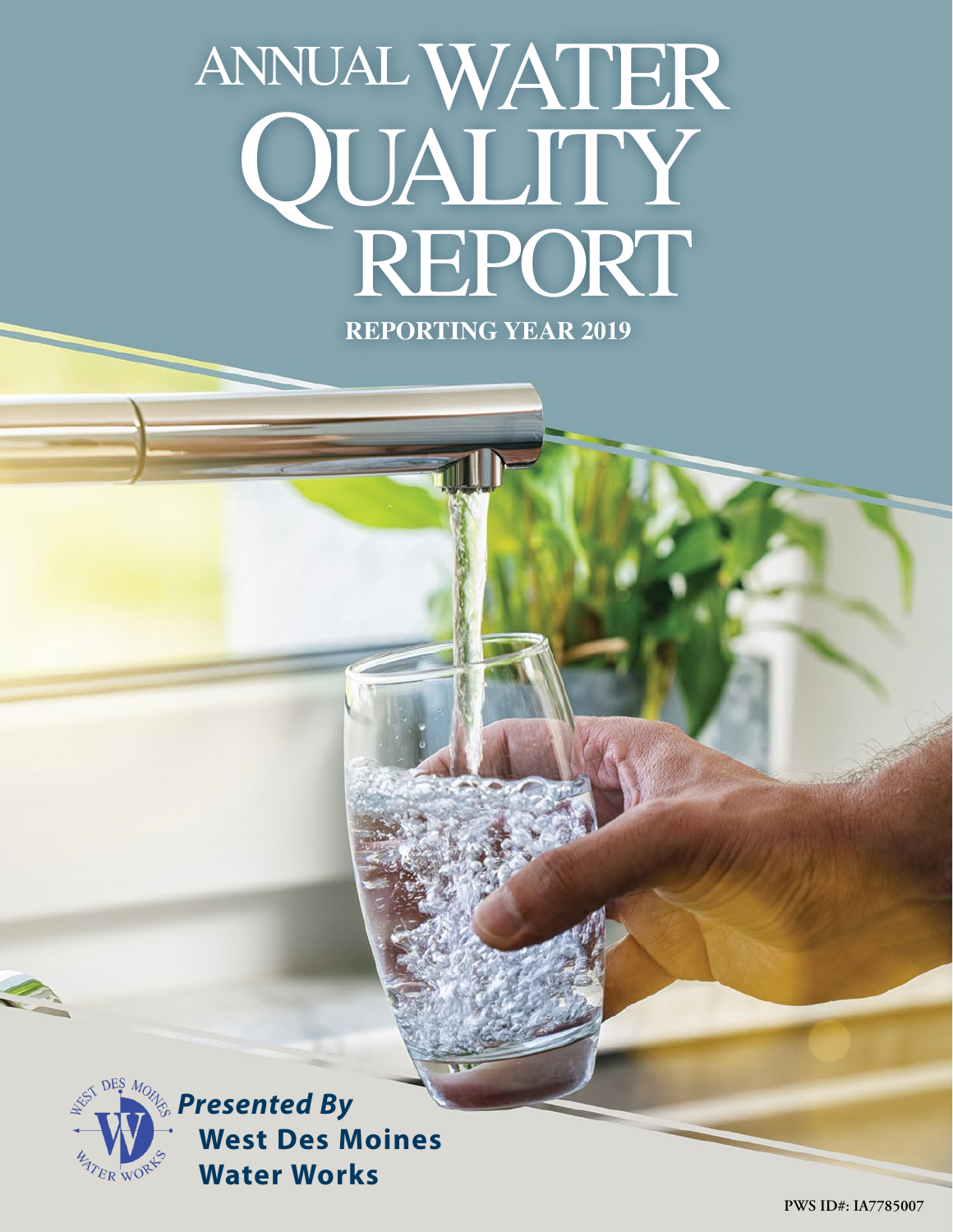### **Our Mission Continues**

W/ e are once again pleased to present our annual water quality report covering all testing performed between January 1 and December 31, 2019. Over the years, we have dedicated ourselves to producing drinking water that meets all state and federal standards. We continually strive to adopt new methods for delivering the best-quality drinking water to you. As new challenges to drinking water safety emerge, we remain vigilant in meeting the goals of source water protection, water conservation, and community education while continuing to serve the needs of all our water users.

> Please remember that we are always available should you ever have any questions or concerns about your water.

#### **Community Participation**

 $\sqrt{\ }$ ou are invited to participate in our public  $\bf{I}$  forum and voice your concerns about your drinking water. The West Des Moines Water Works Board of Trustees typically meets at 4:00 p.m. on the third Wednesday of each month. Check [www.wdmww.com](http://www.wdmww.com) for the most up-to-date meeting schedule.

Nitrate in drinking water at levels above 10<br>ppm is a health risk for infants of less than six<br>moogle of soc. High gives look in drinking water months of age. High nitrate levels in drinking water can cause blue baby syndrome. Nitrate levels may rise quickly for short periods of time because of rainfall or agricultural activity. If you are caring for an infant, you should ask advice from your health care provider.

Some people may be more vulnerable to contaminants in drinking water than the general population. Immunocompromised persons such as persons with cancer undergoing chemotherapy, persons who have undergone organ transplants, people with HIV/AIDS or other immune system disorders, some elderly, and infants may be particularly at risk from infections. These people should seek advice about drinking water from their health care providers. The U.S. EPA/CDC (Centers for Disease Control

and Prevention) guidelines on appropriate means to lessen the risk of infection by *cryptosporidium* and other microbial contaminants are available from the Safe Drinking Water Hotline at (800) 426-4791 or [http://water.epa.gov/](http://water.epa.gov/drink/hotline) [drink/hotline](http://water.epa.gov/drink/hotline).



#### **Source Water Assessment**

West Des Moines Water Works obtains its water from the sand and gravel of the Des Moines River Alluvial Aquifer. This aquifer was determined to be highly susceptible to contamination because the characteristics of the aquifer and overlying materials provide little protection from contamination at the land surface. Alluvial wells are highly susceptible to surface contaminants such as leaking underground storage tanks, contaminant spills, and excess fertilizer application.

West Des Moines Water Works also obtains water from the sandstone and dolomite of the Cambrian-Ordovician Aquifer, which was determined to have low susceptibility to contamination because the characteristics of the aquifer and overlying materials provide natural protection from contaminants at the land surface. The Cambrian-Ordovician wells have low susceptibility to surface contaminants such as leaking underground storage tanks, contaminant spills, and excess fertilizer application.

Des Moines Water Works also obtains water from one or more surface water sources. Surface water is susceptible to sources of contamination or pollution within the Raccoon and Des Moines River watersheds. The lab test results for both utilities are listed in this report.

A detailed evaluation of our source water was completed by the Iowa Department of Natural Resources and is available from the water operator at (515) 222-3465.

West Des Moines Water Works obtains some of its water from another public water supply. It is a consecutive water supply, where a parent supply provides drinking **Important Health Information**<br>water to one or more downstream supplies.

## **Safeguard Your Drinking Water**

Protection of drinking water is everyone's responsibility. You can help protect your community's drinking water source in several ways:

- Eliminate excess use of lawn and garden fertilizers and pesticides – they contain hazardous chemicals that can reach your drinking water source.
- Pick up after your pets.
- If you have your own septic system, properly maintain your system to reduce leaching to water sources, or consider connecting to a public water system.
- Dispose of chemicals properly; take used motor oil to a recycling center.
- Volunteer in your community. Find a watershed or wellhead protection organization in your community and volunteer to help. If there are no active groups, consider starting one. Use U.S. EPA's Adopt Your Watershed to locate groups in your community.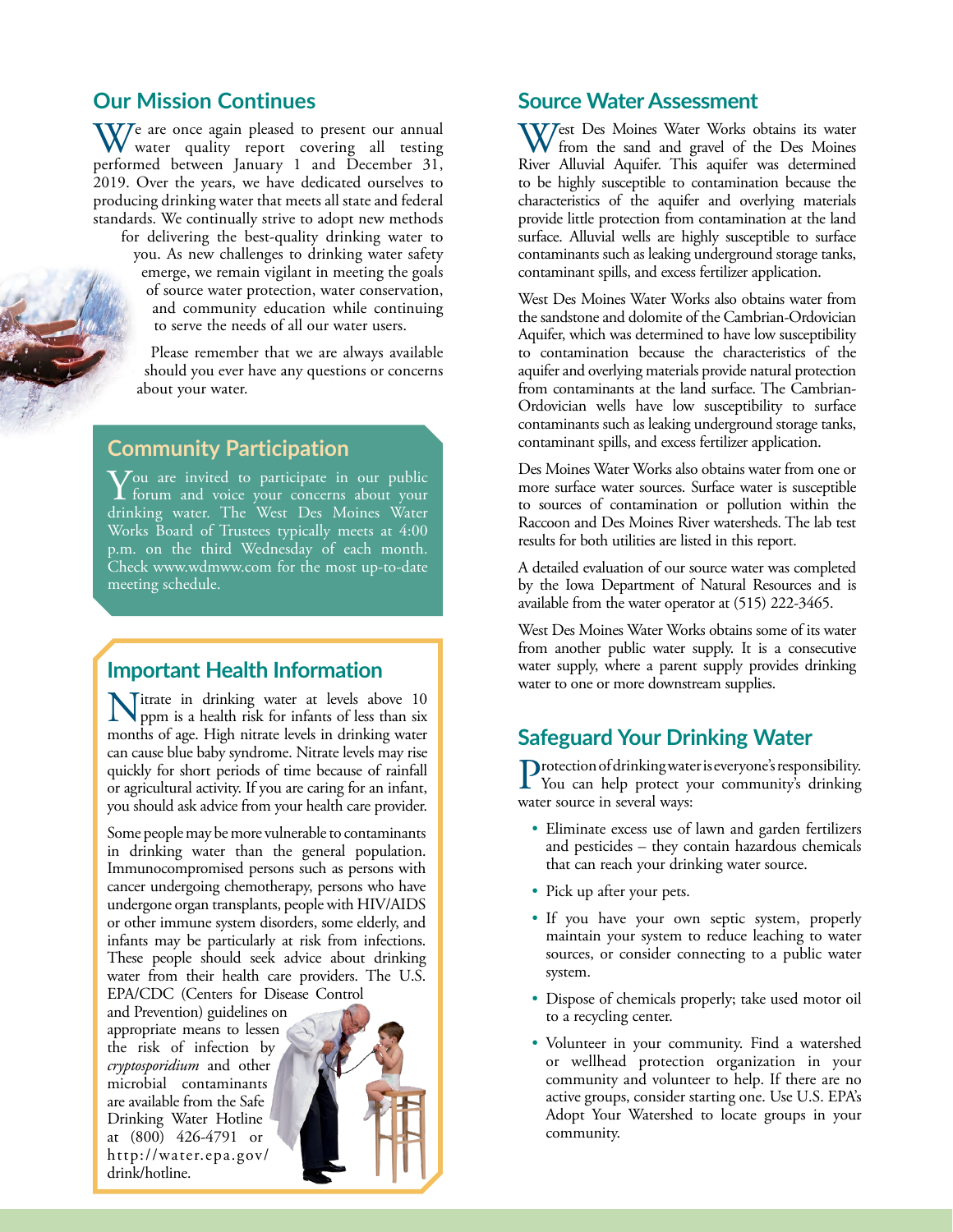## **Substances That Could Be in Water**

To ensure that tap water is safe to drink, the U.S.<br>EPA prescribes regulations limiting the amount of certain contaminants in water provided by public water systems. U.S. Food and Drug Administration regulations establish limits for contaminants in bottled water, which must provide the same protection for public health. Drinking water, including bottled water, may reasonably be expected to contain at least small amounts of some contaminants. The presence of these contaminants does not necessarily indicate that the water poses a health risk.

The sources of drinking water (both tap water and bottled water) include rivers, lakes, streams, ponds, reservoirs, springs, and wells. As water travels over the surface of the land or through the ground, it dissolves naturally occurring minerals, in some cases radioactive material, and substances resulting from the presence of animals or from human activity. Substances that may be present in source water include:

Microbial Contaminants, such as viruses and bacteria, which may come from sewage treatment plants, septic systems, agricultural livestock operations, or wildlife;

Inorganic Contaminants, such as salts and metals, which can be naturally occurring or may result from urban stormwater runoff, industrial or domestic wastewater discharges, oil and gas production, mining, or farming;

Pesticides and Herbicides, which may come from a variety of sources such as agriculture, urban stormwater runoff, and residential uses;

Organic Chemical Contaminants, including synthetic and volatile organic chemicals, which are by-products of industrial processes and petroleum production and may also come from gas stations, urban stormwater runoff, and septic systems;

Radioactive Contaminants, which can be naturally occurring or may be the result of oil and gas production and mining activities.

For more information about contaminants and potential health effects, call the U.S. EPA's Safe Drinking Water Hotline at (800) 426-4791.



West Des Moines water customers in the NW and SE portion of the city, noted in green, receive purchased water from the Des Moines Water Works. Areas in blue receive water produced from West Des Moines Water Works A.C. Ward Water Treatment Plant

#### **Where Does My Water Come From?**

West Des Moines Water Works obtains a portion of its water from 17 shallow wells (all between 40 and 50 feet deep) that draw water from the Raccoon River Alluvial Aquifer. Water is also obtained from four wells drilled into the much deeper Jordan Aquifer (2,500 feet deep). In addition, some West Des Moines water is purchased from Des Moines Water Works. This is treated and purified water from Raccoon and Des Moines Rivers, blended with treated water from West Des Moines Water Works in some locations. Approximately 4,500 West Des Moines Water Works customers (see map) receive their water solely from Des Moines Water Works.



For more information about this report, or for any questions relating to your drinking water, please call Mitch Pinkerton, Water Production Manager, at (515) 222-3465.

## **Lead in Home Plumbing**

If present, elevated levels of lead can cause serious health problems, especially for pregnant women and young children.<br>Lead in drinking water is primarily from materials and components associated with service lines and h f present, elevated levels of lead can cause serious health problems, especially for pregnant women and young children. are responsible for providing high-quality drinking water, but we cannot control the variety of materials used in plumbing components. When your water has been sitting for several hours, you can minimize the potential for lead exposure by flushing your tap for 30 seconds to two minutes before using water for drinking or cooking. If you are concerned about lead in your water, you may wish to have your water tested. Information on lead in drinking water, testing methods, and steps you can take to minimize exposure is available from the Safe Drinking Water Hotline at (800) 426-4791 or at [www.](http://www.epa.gov/safewater/lead) [epa.gov/safewater/lead](http://www.epa.gov/safewater/lead).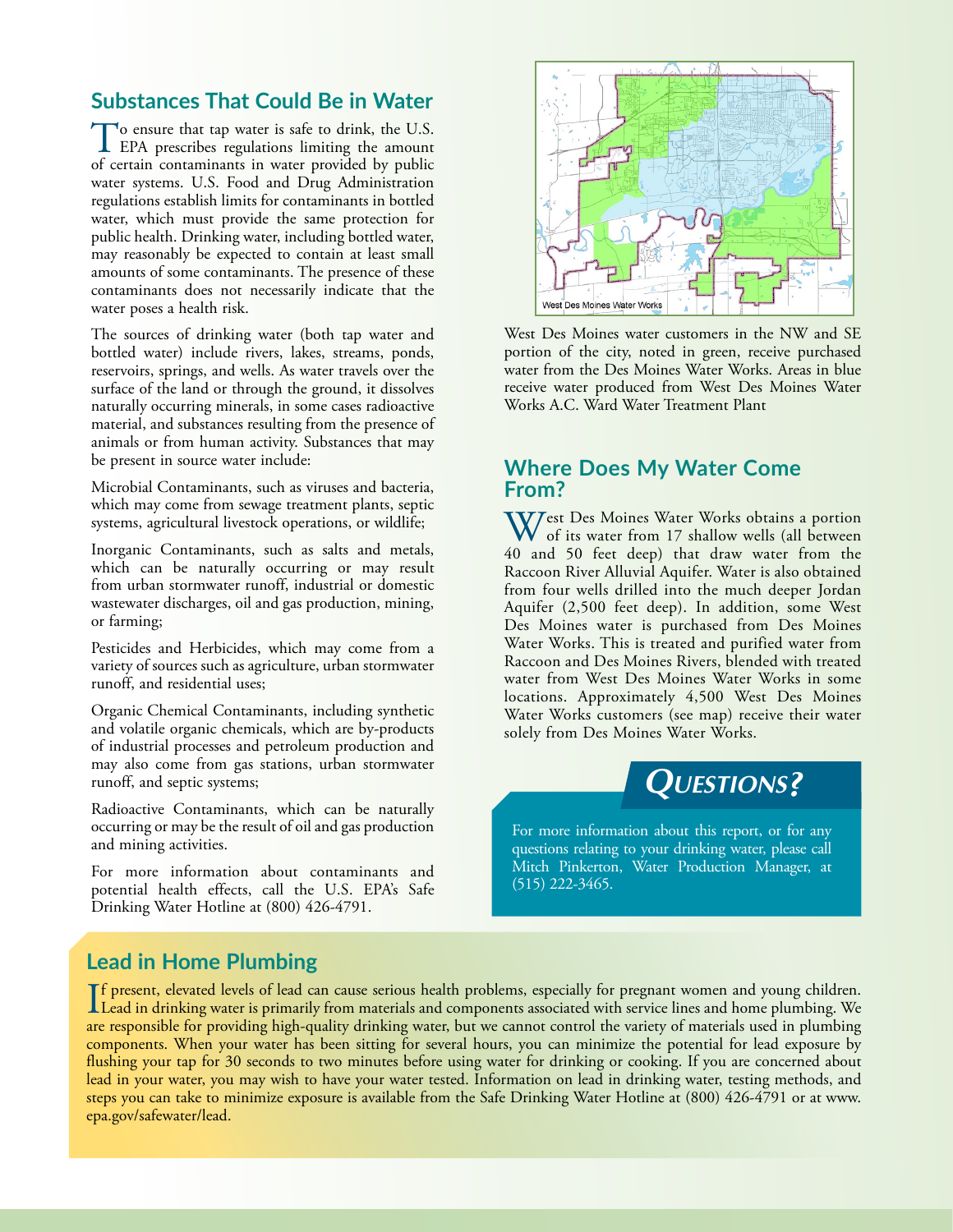## **Test Results**

Our water is monitored for many different kinds of substances on a very strict sampling schedule, and the water we deliver must meet specific health standards. Here we only show<br>those substances that were detected in our w is unsafe to drink; our goal is to keep all detects below their respective maximum allowed levels.

The state recommends monitoring for certain substances less than once per year because the concentrations of these substances do not change frequently. In these cases, the most recent sample data are included, along with the year in which the sample was taken.

We participated in the fourth stage of the U.S. EPA's Unregulated Contaminant Monitoring Rule (UCMR4) program by performing additional tests on our drinking water. UCMR4 sampling benefits the environment and public health by providing the U.S. EPA with data on the occurrence of contaminants suspected to be in drinking water in order to determine if U.S. EPA needs to introduce new regulatory standards to improve drinking water quality. Unregulated contaminant monitoring data are available to the public, so please feel free to contact us if you are interested in obtaining that information. If you would like more information on the U.S. EPA's Unregulated Contaminant Monitoring Rule, please call the Safe Drinking Water Hotline at (800) 426-4791.

| <b>REGULATED SUBSTANCES</b>                          |                               |                         |                        |                                  |                                                                                  |                                  |                                                        |                                                    |                          |                  |                                                                                                                                |  |
|------------------------------------------------------|-------------------------------|-------------------------|------------------------|----------------------------------|----------------------------------------------------------------------------------|----------------------------------|--------------------------------------------------------|----------------------------------------------------|--------------------------|------------------|--------------------------------------------------------------------------------------------------------------------------------|--|
|                                                      |                               |                         |                        |                                  | <b>West Des Moines Water Works A. C.</b><br>Ward Municipal Water Treatment Plant |                                  | <b>Des Moines Water Works</b><br><b>McMullen Plant</b> | Des Moines Water Works Fleur<br><b>Drive Plant</b> |                          |                  |                                                                                                                                |  |
| <b>SUBSTANCE</b><br>(UNIT OF MEASURE)                | <b>YEAR</b><br><b>SAMPLED</b> | <b>MCL</b><br>[MRDL]    | <b>MCLG</b><br>[MRDLG] | <b>AMOUNT</b><br><b>DETECTED</b> | <b>RANGE</b><br>LOW-HIGH                                                         | <b>AMOUNT</b><br><b>DETECTED</b> | <b>RANGE</b><br>LOW-HIGH                               | <b>AMOUNT</b><br><b>DETECTED</b>                   | <b>RANGE</b><br>LOW-HIGH | <b>VIOLATION</b> | <b>TYPICAL SOURCE</b>                                                                                                          |  |
| <b>Alpha Emitters</b> (pCi/L)                        | 2018                          | 15                      | $\overline{0}$         | <b>NA</b>                        | <b>NA</b>                                                                        | <b>NA</b>                        | <b>NA</b>                                              | <b>NA</b>                                          | <b>NA</b>                | N <sub>o</sub>   | Erosion of natural deposits                                                                                                    |  |
| <b>Arsenic</b> (ppb)                                 | 2019                          | 10                      | $\Omega$               | <b>NA</b>                        | <b>NA</b>                                                                        | <b>NA</b>                        | <b>NA</b>                                              | <b>NA</b>                                          | <b>NA</b>                | N <sub>o</sub>   | Erosion of natural deposits; Runoff from orchards;<br>Runoff from glass and electronics production<br>wastes                   |  |
| <b>Atrazine</b> (ppb)                                | 2019                          | $\overline{\mathbf{3}}$ | $\mathfrak{Z}$         | <b>NA</b>                        | <b>NA</b>                                                                        | <b>NA</b>                        | <b>NA</b>                                              | 0.1                                                | <b>NA</b>                | No               | Runoff from herbicide used on row crops                                                                                        |  |
| <b>Chlorine</b> (ppm)                                | 2019                          | $[4]$                   | $[4]$                  | 1.0                              | $0.05 - 2.06$                                                                    | <b>NA</b>                        | <b>NA</b>                                              | <b>NA</b>                                          | <b>NA</b>                | No               | Water additive used to control microbes                                                                                        |  |
| <b>Combined Radium</b> (pCi/L)                       | 2017                          | 5                       | $\overline{0}$         | 2.7                              | NA                                                                               | $1.2^{1}$                        | <b>NA</b>                                              | <b>NA</b>                                          | NA                       | N <sub>o</sub>   | Erosion of natural deposits                                                                                                    |  |
| <b>Fluoride</b> (ppm)                                | 2018                          | $\overline{4}$          | $\overline{4}$         | 1.2                              | <b>NA</b>                                                                        | 0.87 <sup>1</sup>                | $ND-0.87$ <sup>1</sup>                                 | <b>NA</b>                                          | <b>NA</b>                | N <sub>o</sub>   | Erosion of natural deposits; Water additive that<br>promotes strong teeth; Discharge from fertilizer<br>and aluminum factories |  |
| Haloacetic Acids [HAAs]<br>(ppb)                     | 2019                          | 60                      | NA                     | <b>NA</b>                        | <b>NA</b>                                                                        | <b>NA</b>                        | <b>NA</b>                                              | <b>NA</b>                                          | <b>NA</b>                | N <sub>o</sub>   | By-product of drinking water disinfection                                                                                      |  |
| Nitrate (ppm)                                        | 2019                          | 10                      | 10                     | 0.53                             | <b>NA</b>                                                                        | 6.75                             | $1.29 - 6.75$                                          | 6.78                                               | $1.31 - 6.78$            | N <sub>o</sub>   | Runoff from fertilizer use; Leaching from septic<br>tanks, sewage; Erosion of natural deposits                                 |  |
| <b>TTHMs</b> [Total]<br><b>Trihalomethanes</b> (ppb) | 2019                          | 80                      | <b>NA</b>              | 26                               | <b>NA</b>                                                                        | <b>NA</b>                        | <b>NA</b>                                              | <b>NA</b>                                          | <b>NA</b>                | N <sub>o</sub>   | By-product of drinking water disinfection                                                                                      |  |
| <b>Uranium</b> (ppb)                                 | 2018                          | 30                      | $\mathbf{0}$           | NA                               | <b>NA</b>                                                                        | <b>NA</b>                        | <b>NA</b>                                              | <b>NA</b>                                          | NA                       | N <sub>o</sub>   | Erosion of natural deposits                                                                                                    |  |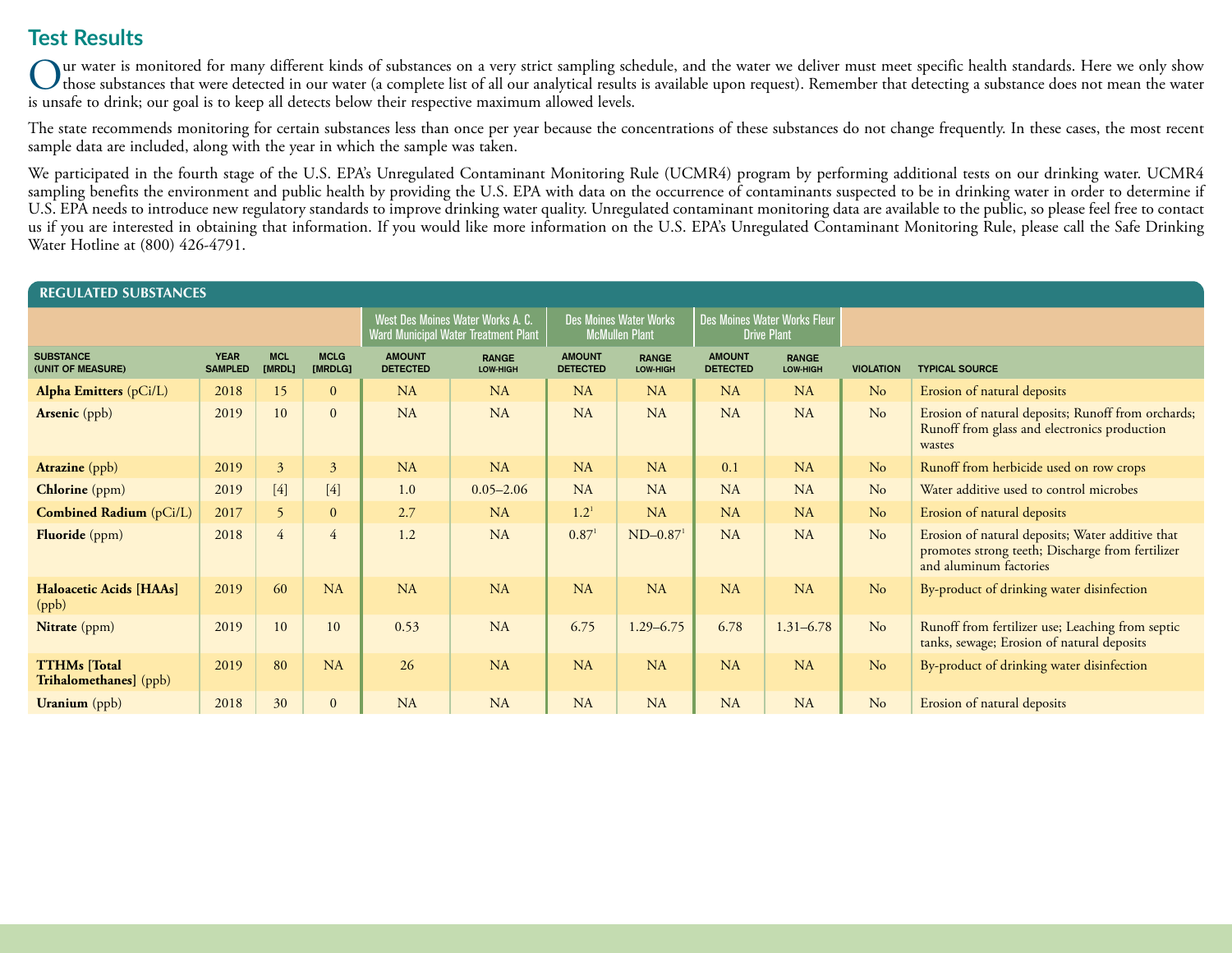| <b>REGULATED SUBSTANCES</b>                                                                              |                               |                      |                        |                                  |                            |                                  |                          |                                  |                          |                                  |                          |                  |                                                                                                                                      |
|----------------------------------------------------------------------------------------------------------|-------------------------------|----------------------|------------------------|----------------------------------|----------------------------|----------------------------------|--------------------------|----------------------------------|--------------------------|----------------------------------|--------------------------|------------------|--------------------------------------------------------------------------------------------------------------------------------------|
|                                                                                                          |                               |                      |                        |                                  | <b>LP Moon ASR Well</b>    |                                  | McMullen Plant ASR Well  | Des Moines Water Works           |                          | Army Post ASR                    |                          |                  |                                                                                                                                      |
| <b>SUBSTANCE</b><br>(UNIT OF MEASURE)                                                                    | <b>YEAR</b><br><b>SAMPLED</b> | <b>MCL</b><br>[MRDL] | <b>MCLG</b><br>[MRDLG] | <b>AMOUNT</b><br><b>DETECTED</b> | <b>RANGE</b><br>LOW-HIGH   | <b>AMOUNT</b><br><b>DETECTED</b> | <b>RANGE</b><br>LOW-HIGH | <b>AMOUNT</b><br><b>DETECTED</b> | <b>RANGE</b><br>LOW-HIGH | <b>AMOUNT</b><br><b>DETECTED</b> | <b>RANGE</b><br>LOW-HIGH | <b>VIOLATION</b> | <b>TYPICAL SOURCE</b>                                                                                                                |
| <b>Alpha Emitters</b> (pCi/L)                                                                            | 2018                          | 15                   | $\overline{0}$         | 1.4                              | <b>NA</b>                  | 5.9 <sup>1</sup>                 | <b>NA</b>                | NA                               | <b>NA</b>                | 7.8 <sup>1</sup>                 | NA                       | No               | Erosion of natural deposits                                                                                                          |
| <b>Arsenic</b> (ppb)                                                                                     | 2019                          | 10                   | $\Omega$               | <b>ND</b>                        | <b>NA</b>                  | <b>ND</b>                        | <b>NA</b>                | NA                               | <b>NA</b>                | $\overline{2}$                   | $1 - 2$                  | No               | Erosion of natural deposits;<br>Runoff from orchards; Runoff<br>from glass and electronics<br>production wastes                      |
| <b>Atrazine</b> (ppb)                                                                                    | 2019                          | $\overline{3}$       | $\overline{3}$         | 0.10                             | NA                         | <b>NA</b>                        | <b>NA</b>                | NA                               | <b>NA</b>                | NA                               | NA                       | No               | Runoff from herbicide used<br>on row crops                                                                                           |
| <b>Chlorine</b> (ppm)                                                                                    | 2019                          | $[4]$                | $[4]$                  | NA                               | <b>NA</b>                  | <b>NA</b>                        | <b>NA</b>                | 1.1                              | $0.42 - 1.69$            | NA                               | NA                       | No               | Water additive used to control<br>microbes                                                                                           |
| <b>Combined Radium</b> (pCi/L)                                                                           | 2017                          | 5 <sub>1</sub>       | $\overline{0}$         | NA                               | NA                         | NA                               | <b>NA</b>                | <b>NA</b>                        | <b>NA</b>                | 1.4 <sup>1</sup>                 | <b>NA</b>                | No               | Erosion of natural deposits                                                                                                          |
| Fluoride (ppm)                                                                                           | 2018                          | 4                    | $\overline{4}$         | 1.46 <sup>1</sup>                | $0.61 - 1.46$ <sup>1</sup> | 0.87                             | $0.45 - 0.87$            | <b>NA</b>                        | <b>NA</b>                | 1.62 <sup>1</sup>                | $0.86 - 1.62$            | No               | Erosion of natural deposits;<br>Water additive that promotes<br>strong teeth; Discharge from<br>fertilizer and aluminum<br>factories |
| Haloacetic Acids [HAAs]<br>(ppb)                                                                         | 2019                          | 60                   | NA                     | <b>NA</b>                        | <b>NA</b>                  | <b>NA</b>                        | <b>NA</b>                | 8                                | <b>NA</b>                | NA                               | NA                       | No               | By-product of drinking water<br>disinfection                                                                                         |
| Nitrate (ppm)                                                                                            | 2019                          | 10                   | 10 <sup>10</sup>       | 4.67                             | $2.88 - 4.67$              | 6.53                             | $0.94 - 6.53$            | NA                               | <b>NA</b>                | 3.62                             | $2.39 - 3.62$            | No               | Runoff from fertilizer use;<br>Leaching from septic tanks,<br>sewage; Erosion of natural<br>deposits                                 |
| <b>TTHMs</b> [Total<br>Trihalomethanes] (ppb)                                                            | 2019                          | 80                   | NA                     | NA                               | NA                         | NA                               | NA                       | 30                               | NA                       | NA                               | <b>NA</b>                | No               | By-product of drinking water<br>disinfection                                                                                         |
| <b>Uranium</b> (ppb)                                                                                     | 2018                          | 30                   | $\overline{0}$         | NA                               | <b>NA</b>                  | <b>NA</b>                        | <b>NA</b>                | NA                               | <b>NA</b>                | 1.9                              | NA                       | No               | Erosion of natural deposits                                                                                                          |
| Tap water samples were collected for lead and copper analyses from sample sites throughout the community |                               |                      |                        |                                  |                            |                                  |                          |                                  |                          |                                  |                          |                  |                                                                                                                                      |

| <b>SUBSTANCE</b><br>(UNIT OF MEASURE) | <b>YEAR</b><br><b>SAMPLED</b> |     | <b>MCLG</b> | <b>AMOUNT DETECTED</b><br>(90TH %ILE) | <b>SITES ABOVE</b><br><b>AL/TOTAL SITES</b> | <b>VIOLATION</b> | <b>TYPICAL SOURCE</b>                                                                                  |
|---------------------------------------|-------------------------------|-----|-------------|---------------------------------------|---------------------------------------------|------------------|--------------------------------------------------------------------------------------------------------|
| Copper (ppm)                          | 2019                          | 1.3 |             | 0.01                                  | 0/60                                        | N <sub>o</sub>   | Corrosion of household plumbing systems; Erosion of natural deposits; Leaching from wood preservatives |
| <b>Lead</b> (ppb)                     | 2019                          | 15  | $\Omega$    | 0.00                                  | 0/60                                        | <b>No</b>        | Corrosion of household plumbing systems; Erosion of natural deposits                                   |